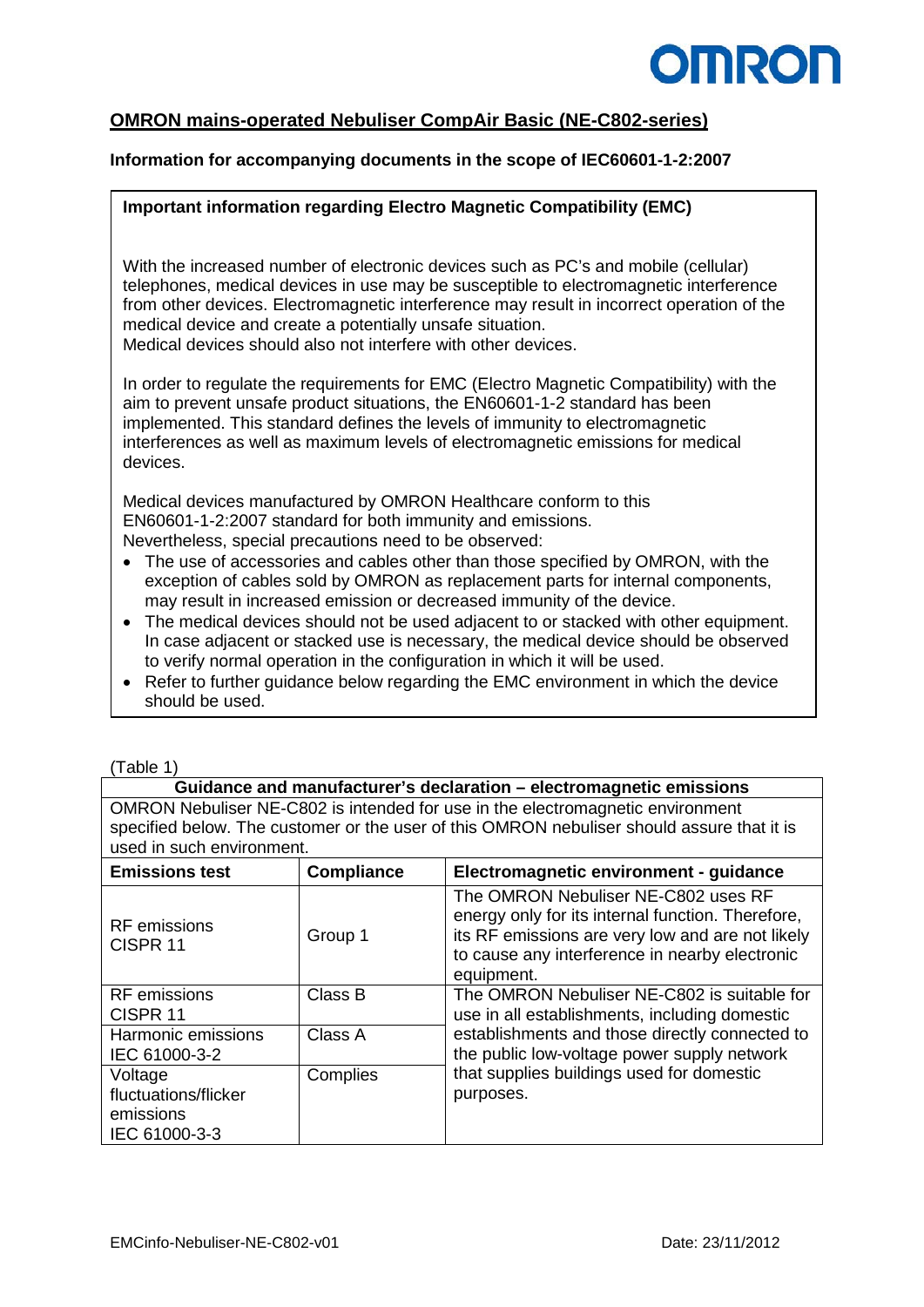

(Table 2)

# **Guidance and manufacturer's declaration – electromagnetic immunity**

OMRON Nebuliser NE-C802 is intended for use in the electromagnetic environment specified below. The customer or the user of this nebuliser should assure that it is used in such environment.

| <b>Immunity test</b>                                                                                   | <b>IEC 60601</b><br><b>Test level</b>                                                                                                                                                                                                   | <b>Compliance</b><br>level                                                                                                                                                                                                                      | Electromagnetic environment -<br>guidance                                                                                                                                                                                                                                                                           |
|--------------------------------------------------------------------------------------------------------|-----------------------------------------------------------------------------------------------------------------------------------------------------------------------------------------------------------------------------------------|-------------------------------------------------------------------------------------------------------------------------------------------------------------------------------------------------------------------------------------------------|---------------------------------------------------------------------------------------------------------------------------------------------------------------------------------------------------------------------------------------------------------------------------------------------------------------------|
| Electrostatic<br>discharge (ESD)<br>IEC 61000-4-2                                                      | ±6 kV contact<br>±8 kV air                                                                                                                                                                                                              | ±6 kV contact<br>±8 kV air                                                                                                                                                                                                                      | Floor should be wood, concrete, or<br>ceramic tile. If floors are covered with<br>synthetic material, the relative<br>humidity should be at least 30 %.                                                                                                                                                             |
| <b>Electrical fast</b><br>transient/burst<br>IEC 61000-4-4                                             | $±2$ kV for<br>power supply<br>lines<br>$±1$ kV for<br>input/output<br>lines                                                                                                                                                            | $±2$ kV for<br>power supply<br>lines<br>$±1$ kV for<br>input/output<br>lines                                                                                                                                                                    | Mains power quality should be<br>that of a typical commercial<br>and/or hospital environment.                                                                                                                                                                                                                       |
| Surge<br>IEC 61000-4-5                                                                                 | $±1$ kV<br>line to line<br>$±2$ kV<br>line to earth                                                                                                                                                                                     | $±1$ kV<br>line to line<br>$±2$ kV<br>line to earth                                                                                                                                                                                             | Mains power quality should be<br>that of a typical commercial<br>and/or hospital environment.                                                                                                                                                                                                                       |
| Voltage dips,<br>short interruptions<br>and voltage<br>variations on<br>power supply<br>IEC 61000-4-11 | $< 5 \% U_{\tau}$<br>(>95 % dip in<br>$U_T$ ) for 0.5<br>cycle<br>40 % $U_T$<br>(60 % dip in<br>$U_T$ ) for 5<br>cycles<br>70 % $U_T$<br>(30 % dip in<br>$U_T$ ) for 25<br>cycles<br>$< 5 \% U_T$<br>(95 % dip in<br>$U_T$ ) for 5 sec. | $5\% U_{T}$<br>(>95 % dip in<br>$U_T$ ) for 0.5<br>cycle<br>40 % $U_T$<br>(60 % dip in<br>$U_T$ ) for 5<br>cycles<br>$70 \% U_{T}$<br>(30 % dip in<br>$U_T$ ) for 25<br>cycles<br>$< 5 \% U_T$<br>(95 % dip in<br>$U$ <sub>T</sub> ) for 5 sec. | Mains power quality should be that of<br>a typical commercial and/or hospital<br>environment.<br>If the user of the Nebuliser NE-C802<br>requires continued operation during<br>power mains interruption, it is<br>recommended that the nebuliser be<br>powered from an uninterruptible<br>power supply or battery. |
| Power frequency<br>(50/60 Hz)<br>magnetic field<br>IEC 61000-4-8                                       | 3 A/m                                                                                                                                                                                                                                   | 3 A/m                                                                                                                                                                                                                                           | Power frequency magnetic fields<br>should be at levels characteristic of a<br>typical location in a typical<br>commercial or hospital environment.<br>Note: $U_T$ is the A.C. mains voltage prior to application of the test level.                                                                                 |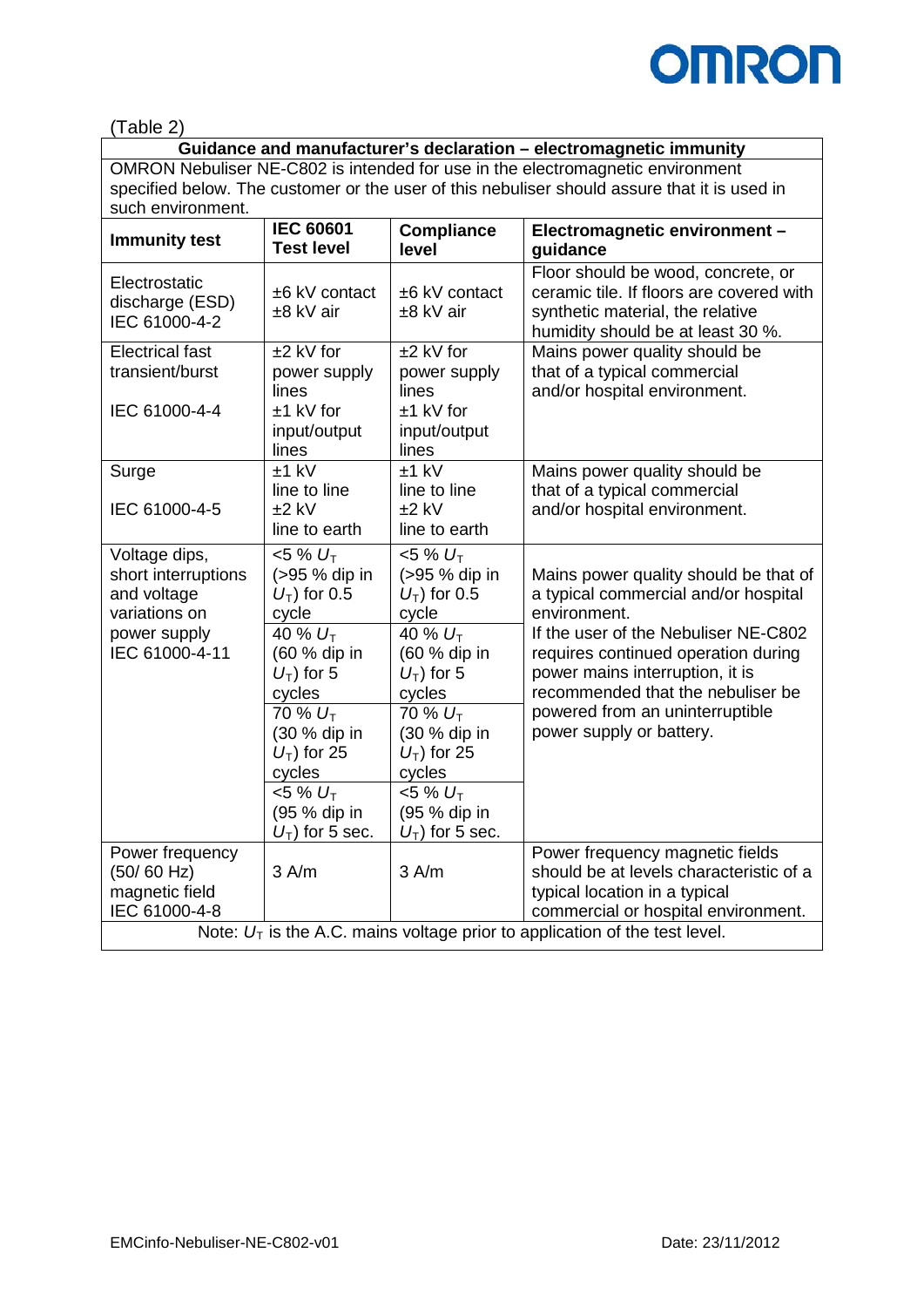

 $(Tahla A)$ 

| <b>H</b> and the                                                                                                                                                                                                                                                                                                                                                                                                                                                                                                                                                                     |                                            |                            |                                                                                                                                                                                                                                                                                                                                                                                                                                                                                                                                |  |  |  |
|--------------------------------------------------------------------------------------------------------------------------------------------------------------------------------------------------------------------------------------------------------------------------------------------------------------------------------------------------------------------------------------------------------------------------------------------------------------------------------------------------------------------------------------------------------------------------------------|--------------------------------------------|----------------------------|--------------------------------------------------------------------------------------------------------------------------------------------------------------------------------------------------------------------------------------------------------------------------------------------------------------------------------------------------------------------------------------------------------------------------------------------------------------------------------------------------------------------------------|--|--|--|
|                                                                                                                                                                                                                                                                                                                                                                                                                                                                                                                                                                                      |                                            |                            | Guidance and manufacturer's declaration - electromagnetic immunity                                                                                                                                                                                                                                                                                                                                                                                                                                                             |  |  |  |
| OMRON Nebuliser NE-C802 is intended for use in the electromagnetic environment                                                                                                                                                                                                                                                                                                                                                                                                                                                                                                       |                                            |                            |                                                                                                                                                                                                                                                                                                                                                                                                                                                                                                                                |  |  |  |
|                                                                                                                                                                                                                                                                                                                                                                                                                                                                                                                                                                                      |                                            |                            | specified below. The customers or the users of this nebuliser should assure that it is used in                                                                                                                                                                                                                                                                                                                                                                                                                                 |  |  |  |
| such environment.                                                                                                                                                                                                                                                                                                                                                                                                                                                                                                                                                                    |                                            |                            |                                                                                                                                                                                                                                                                                                                                                                                                                                                                                                                                |  |  |  |
| <b>Immunity test</b>                                                                                                                                                                                                                                                                                                                                                                                                                                                                                                                                                                 | <b>IEC 60601</b><br><b>Test level</b>      | <b>Compliance</b><br>level | Electromagnetic environment -<br>guidance                                                                                                                                                                                                                                                                                                                                                                                                                                                                                      |  |  |  |
| <b>Conducted RF</b><br>IEC 61000-4-6                                                                                                                                                                                                                                                                                                                                                                                                                                                                                                                                                 | 3 V rms<br>150 kHz $\sim$ 80<br><b>MHz</b> | 3 V rms                    | Portable and mobile RF<br>communications equipment should<br>be used no closer to any part of the<br>OMRON nebuliser including cables,<br>than the recommended separation<br>distance calculated from the equation<br>appropriate to the frequency of the<br>transmitter.<br><b>Recommend separation distance</b><br>$d = 1.2 \sqrt{P}$<br>$d = 1.2 \sqrt{P}$ 80 MHz to 800 MHz<br>$d = 2.3 \sqrt{P}$ 800 MHz to 2.5 GHz<br>where $P$ is the maximum output<br>power rating of the transmitter in<br>watts (W) according to he |  |  |  |
| <b>Radiated RF</b><br>IEC 61000-4-3                                                                                                                                                                                                                                                                                                                                                                                                                                                                                                                                                  | 3 V/m<br>80 MHz to<br>$2.5$ GHz            | 3 V/m                      | transmitter manufacturer and d is<br>the recommended separation<br>distance in meters (m).<br>Field strengths from fixed RF<br>transmitters as determined by an<br>electromagnetic site survey, <sup>a</sup> should<br>be less than the compliance level in<br>each frequency range. <sup>b</sup><br>Interference may occur in the<br>vicinity of equipment marked with<br>he following symbol:<br>$((\iota, \iota))$                                                                                                          |  |  |  |
| Note1: At 80 MHz and 800 MHz, the higher frequency range applies.                                                                                                                                                                                                                                                                                                                                                                                                                                                                                                                    |                                            |                            |                                                                                                                                                                                                                                                                                                                                                                                                                                                                                                                                |  |  |  |
|                                                                                                                                                                                                                                                                                                                                                                                                                                                                                                                                                                                      |                                            |                            | Note2: These guidelines may not apply in all situations. Electromagnetic propagation is                                                                                                                                                                                                                                                                                                                                                                                                                                        |  |  |  |
| affected by absorption and reflection from structures, objects, and people.                                                                                                                                                                                                                                                                                                                                                                                                                                                                                                          |                                            |                            |                                                                                                                                                                                                                                                                                                                                                                                                                                                                                                                                |  |  |  |
| <sup>a</sup> Field strengths from fixed transmitters, such as base stations for radio (cellular/ cordless)<br>telephones and land mobile radio, AM and FM radio broadcast, and TV broadcast cannot be<br>predicted theoretically with accuracy. To assess the electromagnetic environment due to<br>fixed RF transmitters, an electromagnetic site survey should be considered. If the measured<br>field strength in the location in which the OMRON Nebuliser NE-C802 is used exceeds the<br>applicable RF compliance level above, the OMRON nebuliser should be observed to verify |                                            |                            |                                                                                                                                                                                                                                                                                                                                                                                                                                                                                                                                |  |  |  |

normal operation. If abnormal performance is observed, additional measures may be necessary, such as reorienting or relocating the OMRON nebuliser.<br> **b** Over the frequency range 150 kHz to 80MHz, field strengths should be less than 3 V/m.